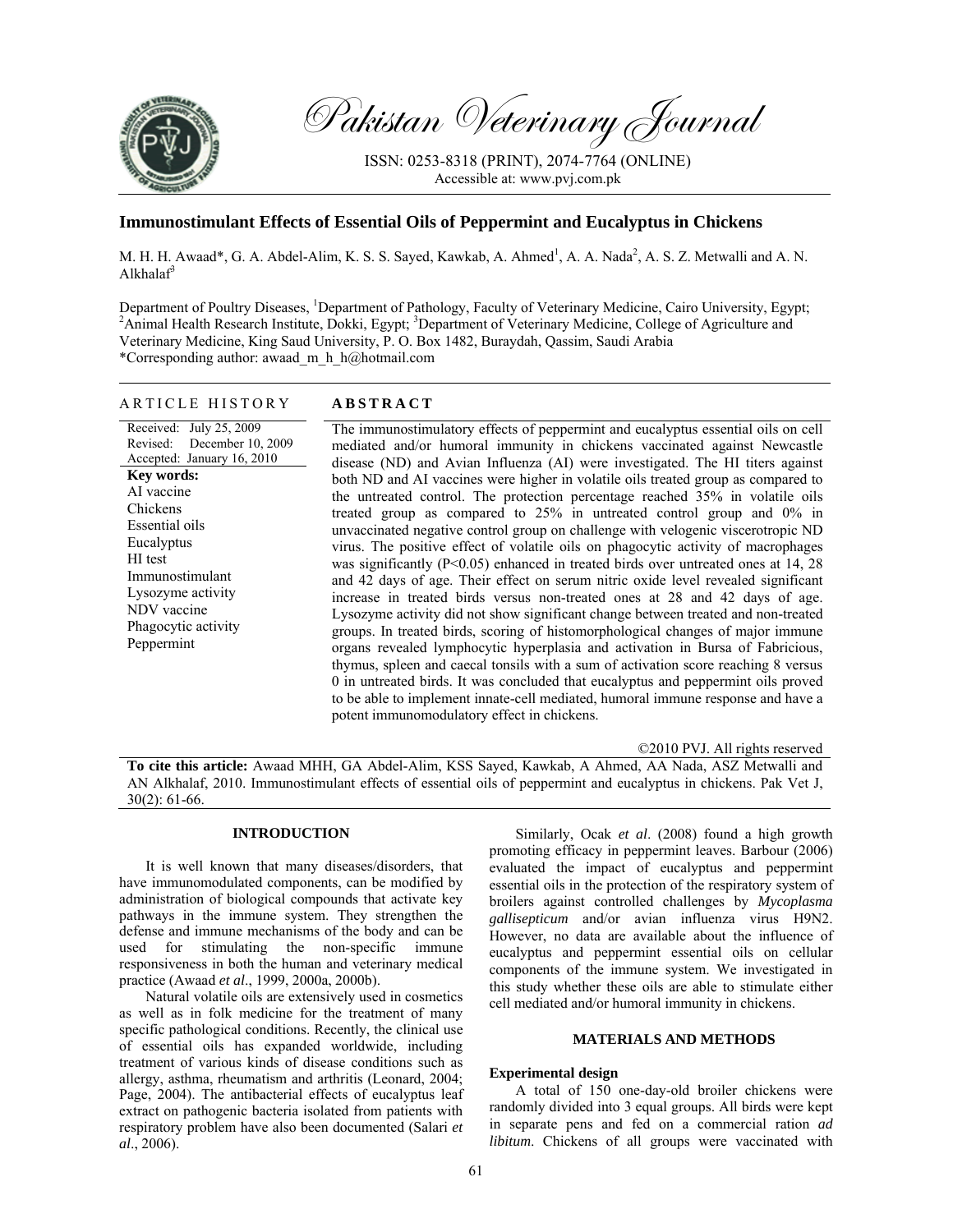inactivated H5N2 Avian Influenza (AI) vaccine (Intervet International BV Boxmeer-Holland) by subcutaneous route at  $7<sup>th</sup>$  and  $28<sup>th</sup>$  day of age. Chickens of all groups were similarly vaccinated against infectious bursal disease at 14th day of age via eye drop route. For this purpose, a freeze-dried live vaccine Noblis Gumboro 228E (serial # 038916E, Intervet International, BV Boxmeer-Holland) grown on embryonated eggs having at least  $2.0 \log^{10}$ EID<sub>50</sub> was used.

Birds of groups 1 and 2 were vaccinated against Newcastle disease (ND) with Hitchener B1+H120 vaccine (serial # 2137/01, Schering-Plough Animal Health, Millsoro, Delaware, USA) at  $7<sup>th</sup>$  day of age and with LaSota ND vaccine (B1 type, LaSota strain) (serial # 1085208A, Fort Dodge Animal Health, Iowa 50501, USA) at  $14<sup>th</sup>$  day of age by intraocular route. Chickens of group 1 only were orally treated with eucalyptus and peppermint essential oils in a dose of 0.25 ml/L of drinking water for 12 hours/day at 9-11, 16-18 and 23-25 days of age. Eucalyptus and peppermint essential oils in emulsifiers produced commercially under the trade name "MENTOFIN®" (Ewabo Co., Germany) were used. Chickens in group 3 were not vaccinated against NDV and served as negative control for ND.

#### **Blood collection**

Blood samples with and without anticoagulant were collected from wing veins of 5 randomly selected birds from each group at 14, 28 and 42 days of age. From fresh blood monocytes were separated for the measurement of phagocytic activity. Serum was separated from blood collected without anticoagulant and used for measurement of nitric oxide production and lysozyme activity.

#### **Measurement of phagocytic activity**

Measurement of phagocytic activity of peripheral blood monocytes using *Candida albicans* was adopted as described by Anthony *et al*. (1985) and Chu and Dietert (1989). Separation of peripheral blood mononuclear cells using ficoll-hypaque density gradient was carried out as described by Boyum (1968). Mononuclear cell layer was collected, washed and re-suspended in RPMI-1640 supplemented with 10% foetal calf serum and viability was recorded after Hanks and Waalace (1985). Phagocytic percentage and index were estimated as follows:

Phagocytic  $% =$ 

|  | No. of macrophages ingesting Candida albicans |  |
|--|-----------------------------------------------|--|
|  |                                               |  |

--------------------------------------------------------- X 100 Total No. of macrophages

Phagocytic index =

No. of macrophages ingesting more than 3 blastopores

Total number of macrophages with ingested blastopores

-------------------------------------------------------------------

#### **Measurement of nitric oxide production**

Nitric oxide production was determined according to Pertile *et al.* (1995). Briefly, 100 µl of serum sample was transferred into flat-bottom 96-well ELISA plates and 100

µl Greiss reagent were added to each well. The absorbance was read at 570 nm with ELISA plate reader, and then the absorbance was converted to µM of nitrite by comparison with absorbance values of sodium nitrite standard curve fit.

#### **Lysozyme activity**

The lysozyme activity was determined according to Schltz (1987) using agarose gel lysis assay. Briefly, lyso plates were prepared by dissolving 0.1% agarose in 0.06 M of PBS at pH 6.3, 500 mg of *Micrococcus lysodeikticus* in 5 ml saline were added to 1 litter of agarose. In lyso plates, 25 µl of serum samples and standard lysozyme were put in each well. After 18 hours, the diameter of cleared zones was measured for both standard lysozyme and serum sample and the concentration was estimated.

#### **Evaluation of immunostimulating effect**

To investigate the possible effect of eucalyptus and peppermint oils on humoral immunity, immunoassay was carried out. For this purpose, blood samples were collected from wing vein from 10 randomly selected birds at weekly intervals (1-6 weeks of age) from each group and serum samples were subjected to HI test for determining antibody titers against ND employing 8 HA, units as described by Swayne *et al*. (1998). Serum samples collected from birds of groups 1 and 2 were also subjected to HI test for determining antibody titers against Avian Influenza employing 4 HA units, as described earlier (OIE, 2004).

#### **Bioassay against Newcastle disease virus**

For bioassay against Newcastle disease virus (NDV), a velogenic viscerotropic strain of Newcastle disease (VVND) characterized previously was obtained from the Newcastle Vaccine Research Department, Veterinary Serum and Vaccine Research Institute, Abbasia, Cairo, Egypt and used in phases I and II. The challenge dose was 106.8 EID<sub>50</sub>/ml/bird by intramuscular injection. The velogenicity of the virus was monitored by injecting 10 birds with a dose of  $10^{6.8}$  EID<sub>50</sub>/ml/bird intramuscularly which resulted in 100% mortality. At 28 days of age, 10 birds from each group were challenged with VVND and were kept under close observation for further 2 weeks for clinical signs, mortality and lesion scoring.

#### **Histopathology**

Five chickens from each group were sacrificed at 3, 7 and 10 days post IBDV vaccination. The bursa/body weight ratios were calculated. Bursae of Fabricious, spleen, thymus and caecal tonsils collected from the sacrificed 5 chickens per group were fixed in  $15\%$ buffered formalin, paraffin-embedded sections were stained with hematoxylin and eosin (Bancroft *et al*., 1996) and scored for histopathological lesions according to the method described by Rosales *et al*. (1989). Bursae were subjectively scored as  $1 =$  no lesions,  $2 =$  focal, mild cell necrosis or depletion,  $3 =$  multifocal,  $1/3$  to  $\frac{1}{2}$  of the follicles showing atrophy and  $4 =$  diffuse atrophy of all the follicles.

#### **Statistical analysis**

The obtained data were statistically analyzed using analysis of variance and comparison between groups was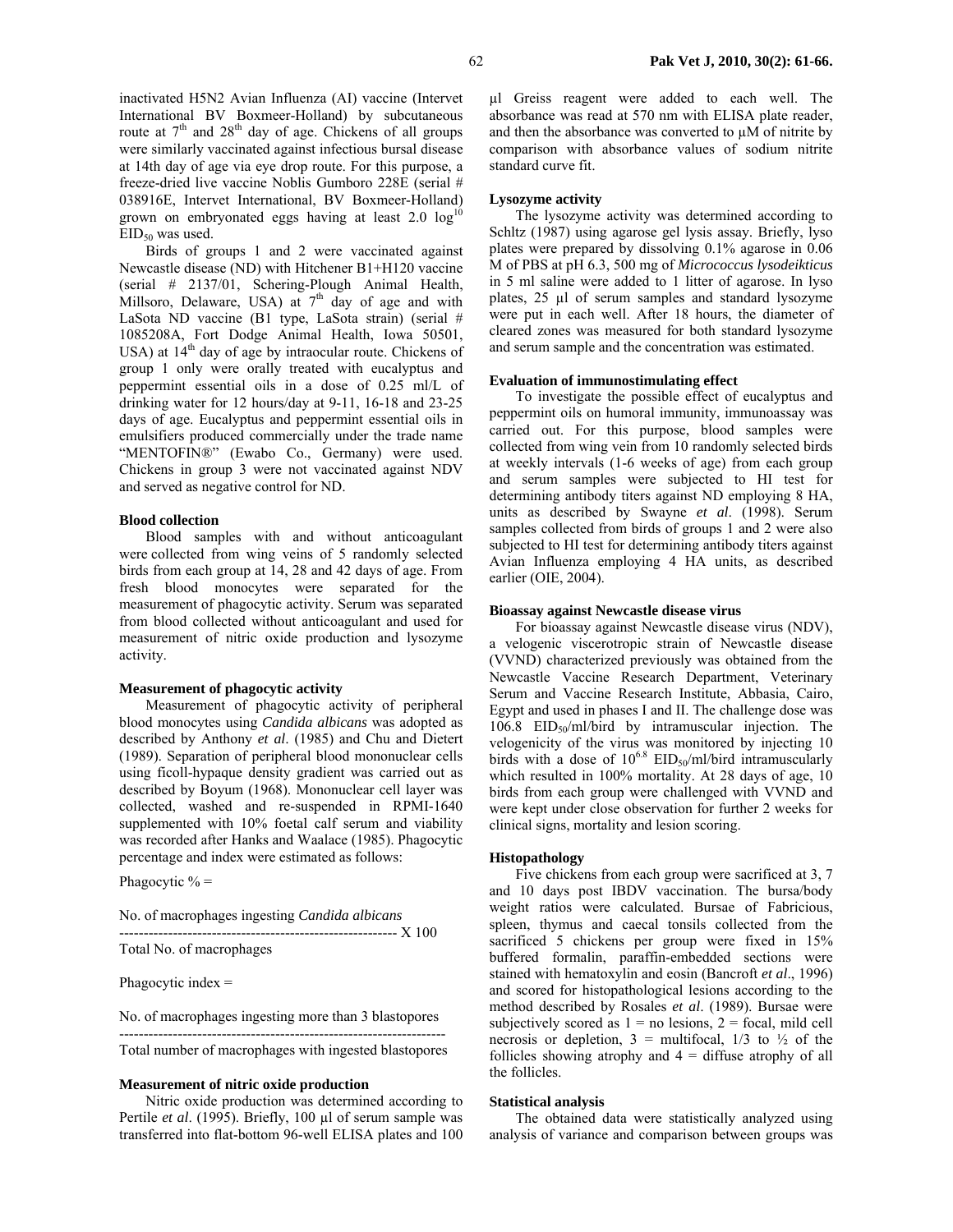performed using least significant difference (LSD) according to Petrie and Waston (1999) and computerized using SPSS (1999).

### **RESULTS AND DISCUSSION**

## **Immunological studies**

Tables 1 and 2 show the immune response against Avian Influenza and ND vaccination as well as results of vvNDV challenge of treated and untreated chickens with eucalyptus and peppermint oils. In general, the HI titers were higher in volatile oils treated group compared to untreated group. The protection percentage was 35% in volatile oils treated group as compared with 25% in untreated group and 0% in unvaccinated negative control group when challenged with vvNDV. Table 3 shows bursa/body weight ratios. The ratios were significantly (P<0.05) higher in volatile oils treated birds compared with untreated group at different examined intervals (21 and 24 days of age).

The positive effect of volatile oils on phagocytic activity has been illustrated in Table 4 that revealed significant increase (P<0.05) in serum nitric oxide level in treated group as compared to non-treated group at 28 and 42 days of age. Moreover, the phagocytic activity of macrophages was also enhanced (P<0.05) in treated birds over non treated ones at 14, 28 and 42 days of age. However, serum lysozyme activity did not show significant changes between treated or non-treated groups under the conditions of the present study.

Serum nitric oxide is one of the end products produced by macrophages as a result of their exposure to microbial products or chemotactic agents, the presence of nitric oxide in appropriate concentration during inflammation leads to immunomodulatory functions of host defense (Florquin *et al*., 1994). Phagocytes (macrophages) are known to play an important role in resistance to infection. They are part of the nonspecific first line of defense because of their ability to engulf and degrade invading microorganisms. Tizard (1996) and Stafford *et al*. (2002) reported that macrophages perform a variety of functions other than phagocytosis; they act as secretory cells, produce nitric oxide that kills intracellular microorganisms and also secrete many different proteins such as lysosomal enzymes and cytokines that play a key role in regulating immunity. Aderem and Underhill (1999) reported that internalization by macrophages occurs by a restricted number of phagocytic receptors present on their surface. Serafino *et al.* (2008) found that eucalyptus oil induces morphological and functional activation of human monocyte-derived macrophages. In our view, the stimulatory effect of eucalyptus oil observed in this study might be attributed to the stimulation of the complement receptor mediated phagocytosis. Nickels (1996) mentioned that peppermint oil maintains the structural integrity of immune cells due to its strong antioxidant action which protects cell membrane from free radical oxidants, thereby resulting in an improved immune response. According to Mekay and Blumberg (2006), peppermint oil has a significant antimicrobial, antitumor, antiviral, immunomodulating and chemopreventive potential. Iscan *et al*. (2002) and Schuhmacher *et al*.

(2003) reported that peppermint oil had also antimicrobial effect against wide range of bacteria which improves the general healthy conditions of animal that may be reflected in increased immune response.

|  | Table 1: HI antibody titers (HI geometric means) |
|--|--------------------------------------------------|
|  | against Avian Influenza vaccine in birds         |
|  | treated with and without eucalyptus and          |
|  | peppermint oils                                  |

| Age of | <b>Groups</b>           |                          |  |
|--------|-------------------------|--------------------------|--|
| birds  | <b>Eucalyptus and</b>   | <b>Untreated control</b> |  |
| (Days) | peppermint oils treated |                          |  |
|        | $7.3 \pm 0.4^a$         | $7.3 \pm 0.4^a$          |  |
| 14     | $3.0 \pm 0.5^{\circ}$   | $4.4 \pm 0.3^{b}$        |  |
| 21     | $4.0 \pm 0.2^a$         | $3.6 \pm 0.4^a$          |  |
| 28     | $5.2 \pm 0.7^{\circ}$   | $4.6 \pm 0.6^a$          |  |
| 35     | $4.6 \pm 0.3^{\circ}$   | $4.4 \pm 0.2^{\rm a}$    |  |
| 42.    | $6.6 \pm 0.1^a$         | $7.6 \pm 0.5^b$          |  |

Values in the same row with different superscripts are significantly different (P≤0.05).

**Table 2: HI antibody titers (HI geometric means) against Newcastle disease virus (NDV) vaccine and protection against VVNDV in birds treated with and without eucalyptus and peppermint oils** 

| Age of          | Groups                   |                          |                                 |  |
|-----------------|--------------------------|--------------------------|---------------------------------|--|
| birds<br>(Days) | <b>NDV</b><br>vaccinated | <b>NDV</b><br>vaccinated | <b>Unvaccinated</b><br>negative |  |
|                 | and treated              | and untreated            | control                         |  |
|                 | $6.6 + 0.5^a$            | $6.6 + 0.5^a$            | $6.6 + 0.5^a$                   |  |
| 14              | $4.8 + 0.6^a$            | $3.7 + 0.4^b$            | $3.6 + 0.2^b$                   |  |
| 21              | $5.8 + 0.4^a$            | $3.0 + 0.3^b$            | $2.4 + 0.5^{\circ}$             |  |
| 28              | $6.0 + 0.7a$             | $4.0 + 0.6^b$            | $1.5 + 0.2^c$                   |  |
| Protection (%)  | 35.0                     | 25.0                     | 0.0                             |  |

Values in the same row with different superscripts are significantly different (P≤0.05).

**Table 3: Bursa/body weight ratios in birds treated with and without eucalyptus and** 

|        | peppermint oils         |                  |
|--------|-------------------------|------------------|
| Age of | <b>Groups</b>           |                  |
| birds  | <b>Eucalyptus and</b>   | <b>Untreated</b> |
| (Days) | peppermint oils treated | control          |
| 17     | $4.7 + 0.7a$            | $4.2 + 0.8^a$    |
| 21     | $5.3 + 0.3^a$           | $4.3 + 0.9^b$    |
| 24     | $5.3 + 0.8^a$           | $3.0 + 0.4^b$    |

Values in the same row with different superscripts are significantly different (P≤0.05).

## **Histopathological findings**

## *Bursa of Fabricious*

In eucalyptus and peppermint oils treated group (group 1), the 1st sample post vaccination (PV) revealed slight lymphocytic depletion in some lymphoid follicles. Second and 3rd samples PV showed lymphocytic hyperplasia and lymphoblasts activation (Fig. 1). In untreated group (group 2), bursae showed slight lymphocytic depletion, especially at the medulla of lymphoid follicles all over the experimental period (Fig. 2).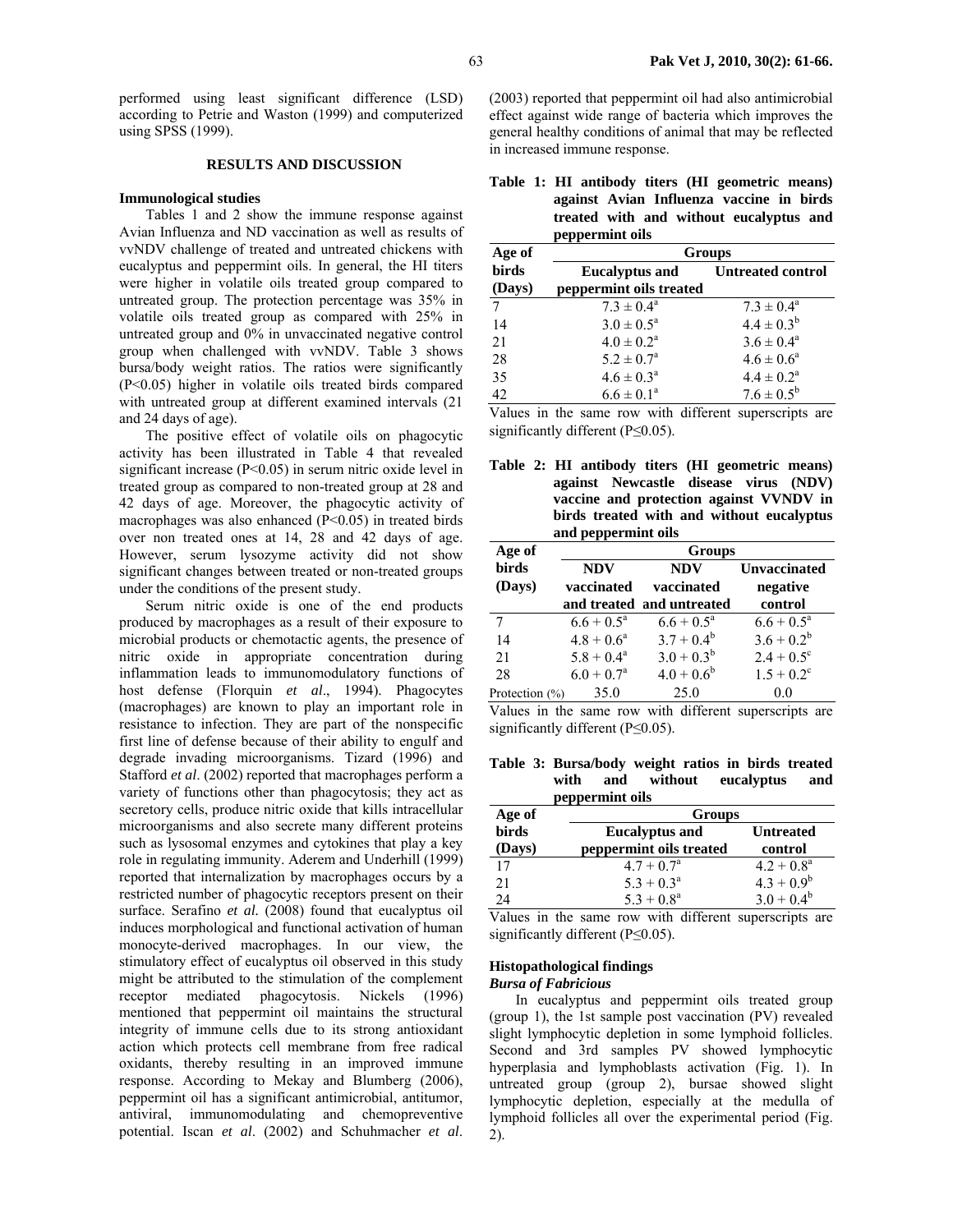**Table 4: Effect of eucalyptus and peppermint oils on cell mediated immunity in birds treated with and without eucalyptus and peppermint oils** 

| Age of                 |                               | .pp<br><b>Groups</b>                   |                             |
|------------------------|-------------------------------|----------------------------------------|-----------------------------|
| <b>birds</b><br>(Days) | Test                          | <b>Eucalyptus</b><br>and<br>peppermint | <b>Untreated</b><br>control |
|                        |                               | oils treated                           |                             |
| 14                     | Phagocytic %                  | $50 \pm 3.4^{\circ}$                   | $42 \pm 1.3^{b}$            |
|                        | Phagocytric index             | $0.25 \pm 0.08^a$                      | $0.19 \pm 0.01^b$           |
|                        | Lysozyme activity $(\mu g/L)$ | $2.4 \pm 8^a$                          | $17 \pm 4^{\circ}$          |
|                        | Nitric oxide $(\mu m/L)$      | $77 \pm 14^{\circ}$                    | $73 \pm 8^a$                |
| 28                     | Phagocytic %                  | $52 \pm 2.9^{\circ}$                   | $41 \pm 1.0^{b}$            |
|                        | Phagocytric index             | $0.23 \pm 0.08^a$                      | $0.18 \pm 0.08^b$           |
|                        | Lysozyme activity (µg/L)      | $27 \pm 5^{\circ}$                     | $26 \pm 1.4^a$              |
|                        | Nitric oxide $(\mu m/L)$      | $95 \pm 15^{\circ}$                    | $45 \pm 6^b$                |
| 42                     | Phagocytic %                  | $50 \pm 3.1^{\circ}$                   | $41 \pm 1.4^b$              |
|                        | Phagocytric index             | $0.21 \pm 0.02^a$                      | $0.16 \pm 0.06^b$           |
|                        | Lysozyme activity $(\mu g/L)$ | $63 \pm 9^{\rm a}$                     | $63 \pm 10^a$               |
|                        | Nitric oxide $(\mu m/L)$      | $66 \pm 13^{\circ}$                    | $43 \pm 14^{6}$             |

Values in the same row with different superscripts are significantly different (P≤0.05).

| Table 5: Scoring of histomorphological changes in |  |  |
|---------------------------------------------------|--|--|
| major immune organs in birds treated with         |  |  |
| and without eucalyptus and peppermint oils        |  |  |

|                                         | Groups                                     |                             |  |
|-----------------------------------------|--------------------------------------------|-----------------------------|--|
| <b>Histomorphological changes</b>       | Eucalyptus &<br>peppermint<br>oils treated | <b>Untreated</b><br>control |  |
| <b>Activation scores</b>                |                                            |                             |  |
| B.F. Lymphocytic activation             |                                            |                             |  |
| B.F. lymphocytic hyperplasia            |                                            |                             |  |
| Thymus lymphocytic hyperplasia          |                                            |                             |  |
| Spleen lymphoblasts activation          |                                            |                             |  |
| Caecal tonsils lymphoblasts activation  | 2                                          |                             |  |
| Caecal tonsils lymphoytic hyperplasia   | 2                                          |                             |  |
| Sum of activation score                 | 8                                          |                             |  |
| <b>Histopathological lesions scores</b> |                                            |                             |  |
| B.F. lymphocytic depletion              |                                            |                             |  |
| Thymus lymphocytic depletion            |                                            |                             |  |
| Thymus focal hemorrhage                 |                                            |                             |  |
| Caecal tonsils lymphocytic depletion    |                                            |                             |  |
| Sum of histopathological lesion scores  |                                            |                             |  |

Histopathologic assessments of the experimental parameters were graded as follows: 0 showing no changes; 1, 2, and 3 indicating mild, moderate and severe changes, respectively: B. F. = Bursa of Fabricious

## *Thymus glands*

In group 1, slight lymphocytic hyperplasia (Fig. 3) was observed all over the experimental period. The untreated group (group 2) showed similar changes in the collected samples, these changes include slight lymphocytic depletion in the thymus medulla (Fig. 4) together with thymic haemorrhages (Fig. 5).

## *Spleen*

In group 1, the 1st sample of spleen PV revealed hyperplasia of reticular cells and slight lymphocytic depletion (Fig. 6). Second and 3rd samples PV showed no histopathological changes except lymphoblasts activation (Fig. 7). In untreated group, examined sections revealed no histopathological changes throughout the experimental period.



**Fig. 1: Bursa of Fabricious of chicken from group 1 (3rd sample PV) showing lymphocytic hyperplasia and lymphoblasts activation (H & E, X 100).** 



**Fig. 2: Bursa of Fabricius of chicken from group 2 (2nd sample PV) showing lymphocytic depletion especially at the medulla of lymphoid follicles (H & E, X 200).** 





#### **Caecal tonsils**

In group 1, caecal tonsils showed lymphoblastic activation and lymphocytic hyperplasia (Fig. 8), these lesions were noticed throughout the experimental period. Slight lymphocytic depletion (Fig. 9) was the only histopathological finding observed in sections from chickens in untreated group (group 2).

Scoring of the histomorphological changes of the major immune organs clarified lymphocytic hyperplasia and activation in Bursa of Fabricious, thymus glands,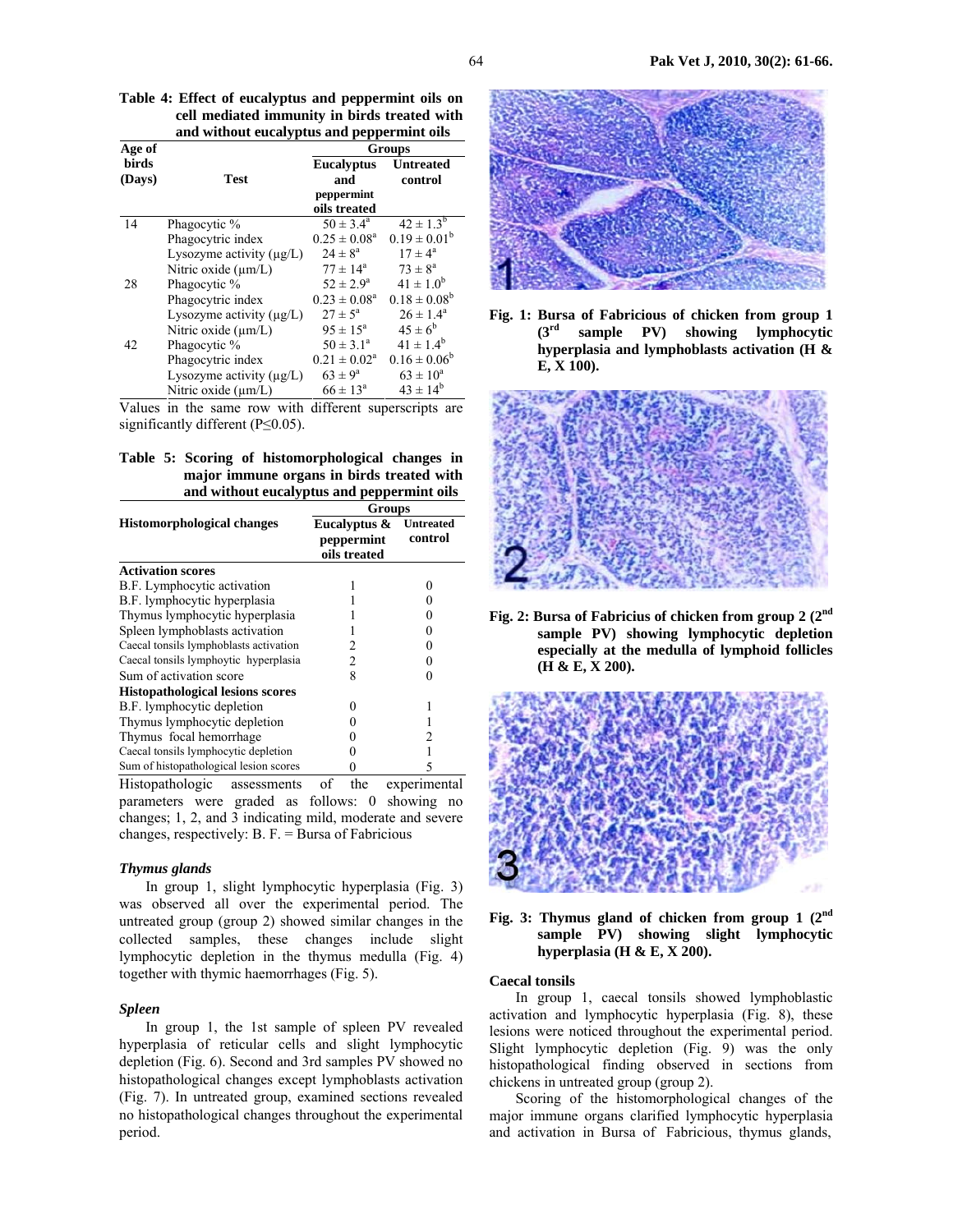

**Fig. 4: Thymus gland of chicken from group 2 (2nd sample PV) showing slight lymphocytic depletion in the thymic medulla (H & E, X 200).** 



**Fig. 5: Thymus gland of chicken from group 2 (2nd sample PV) showing focal thymic hemorrhages (H & E, X 200).** 



**Fig. 6: Spleen of chicken from group 1 (2nd sample PV) showing lymphoblasts activation (H & E, X 200).** 

spleen and caecal tonsils with a sum of activation score reaching 8 versus 0 in untreated chicken group. Contrary to this, histologically there was depletion in these organs in the untreated group reaching a score of 5 as compared to 0 in the treated group (Table 5).

Thus, our data indicate that eucalyptus and peppermint oils are able to implement both innate-cell mediated and humoral immune response in chickens. It could be concluded that administration of these volatile oils has a potent immunomodulatory effect and evoke the immune response in chickens. This conclusion confirms results obtained by Barbour and Danker (2005), who reported that essential oils of eucalyptus and peppermint improved the homogeneity of immune responses and performance in MG/H9N2-infected broilers.



**Fig. 7: Spleen of chicken from group 2 (2nd sample PV) showing no histopathological changes (H & E, X 200).** 



**Fig. 8: Caecal tonsils of chicken from group 1 (2nd sample PV) showing lymphoblasts activation and lymphocytic hyperplasia (H & E, X 200).** 



**Fig. 9: Caecal tonsils of chicken from group 2 (3rd sample PV) showing slight lymphocytic depletion (H & E, X 200).** 

## **REFERENCES**

- Aderem, A and DM Underhill, 1999. Mechanisms of phagocytosis in macrophages. Ann Rev Immunol, 17: 593-623.
- Anthony TWC, KML Twin, MW Erin and EM Michael, 1985. Phagocytic and killing capacities of uterine derived leukocytes from mares resistant and susceptible to chronic endometritis. Am J Vet Res, 46(9): 1938-1940.
- Awaad MHH, FE Saad, MA Afify, OA Elshazly and HF El-Menyawi, 1999. Immunomodulation of organic acids in chickens. Esmailia Vet J, 2(1): 103-114.